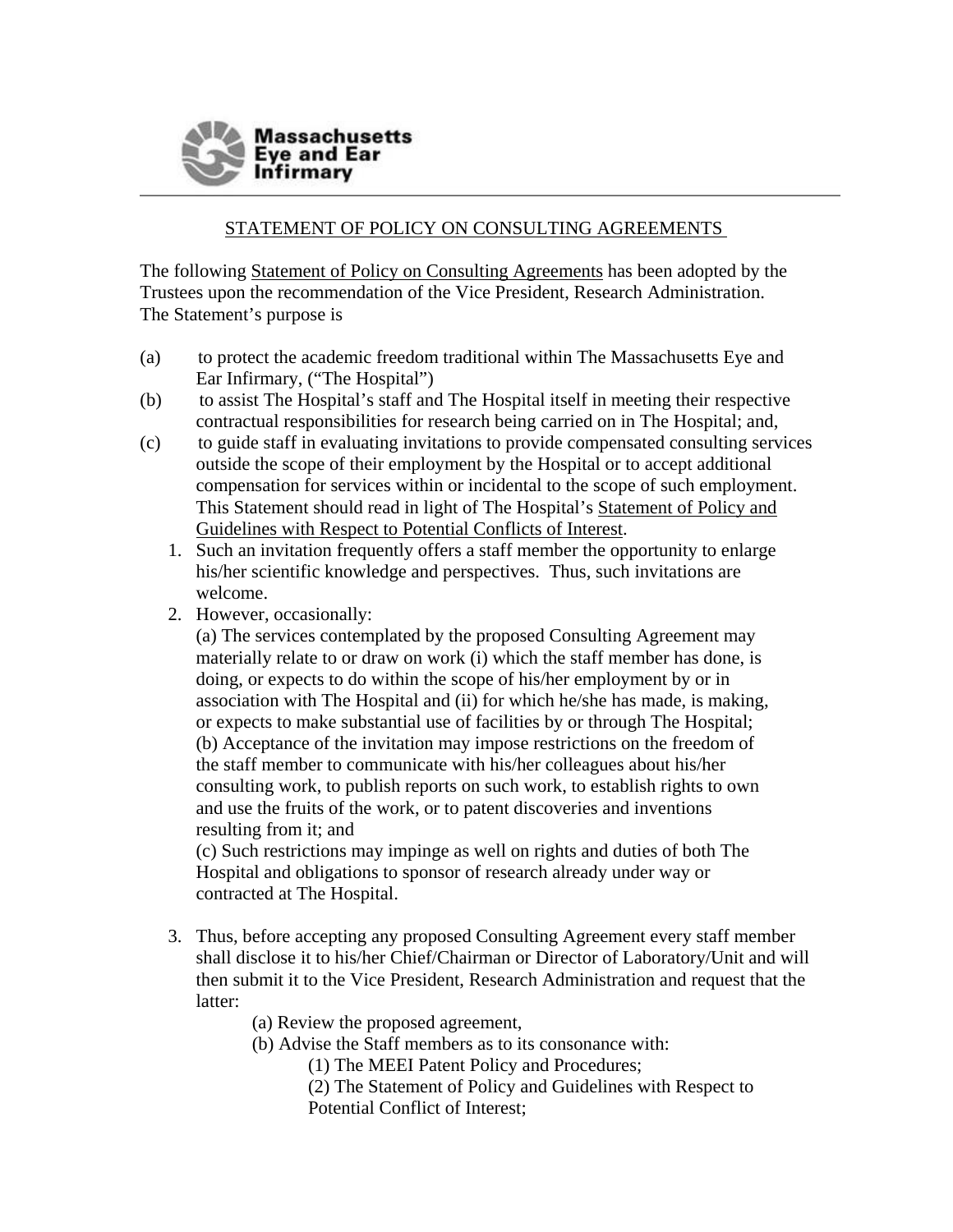(3) This Statement of Policy; and,

(c) If the staff member shall so further request, assist him/her in negotiating and drafting appropriate revisions of the proposal. In so doing, the staff member may delete from the document all financial terms specified therein.

4. The Consulting Agreement must in any event:

(a) Incorporate by reference and be subject to:

(1) Patent Policies and Procedures of The MEEI in effect at the time; and (2) All additional obligations, if any, which the Consultant shall have at the time being under either or both of (aa) the patent policies of any institution other than The Hospital and (bb) any

prior undertaking to conduct research, whether for The Hospital, pursuant to another consulting Agreement, or otherwise; and, (b) Impose no restriction on the freedom of the Consultant to discuss and disclose by publication or otherwise any research by him/her which shall make substantial use of any facilities, materials, or other resources furnished by or through The Hospital.

- 5. The provisions of this Statement apply to all staff members of The Hospital. Newly appointed individuals who have existing contractual relationships must meet with the Vice President, Research Administration prior to or immediately following their appointment. They must disclose their current consulting agreements to the Vice President, Research Administration. Should any agreement contain provisions which do not conform to this statement or other applicable policies of The Hospital, the individual and Vice President, Research Administration must act to make any necessary changes.
- 6. The Chief/Chairman or Director of the Service/Department and Director of Laboratory/Unit will include a meeting between the Vice President, Research Administration and individuals newly appointed to the staff as part of the appointment process for review for relevant Hospital policies. The Vice President, Research Administration will review with each applicant the applicant's consulting agreements to determine their conformance with The Hospital's policies and identify any potential conflict.
- 7. No individual on the staff of the Massachusetts Eye and Ear Infirmary shall be a participant in a research agreement between the MEEI and an outside company and at the same time enter into a personal consulting agreement with that company without prior disclosure of these arrangements with the Office of the President.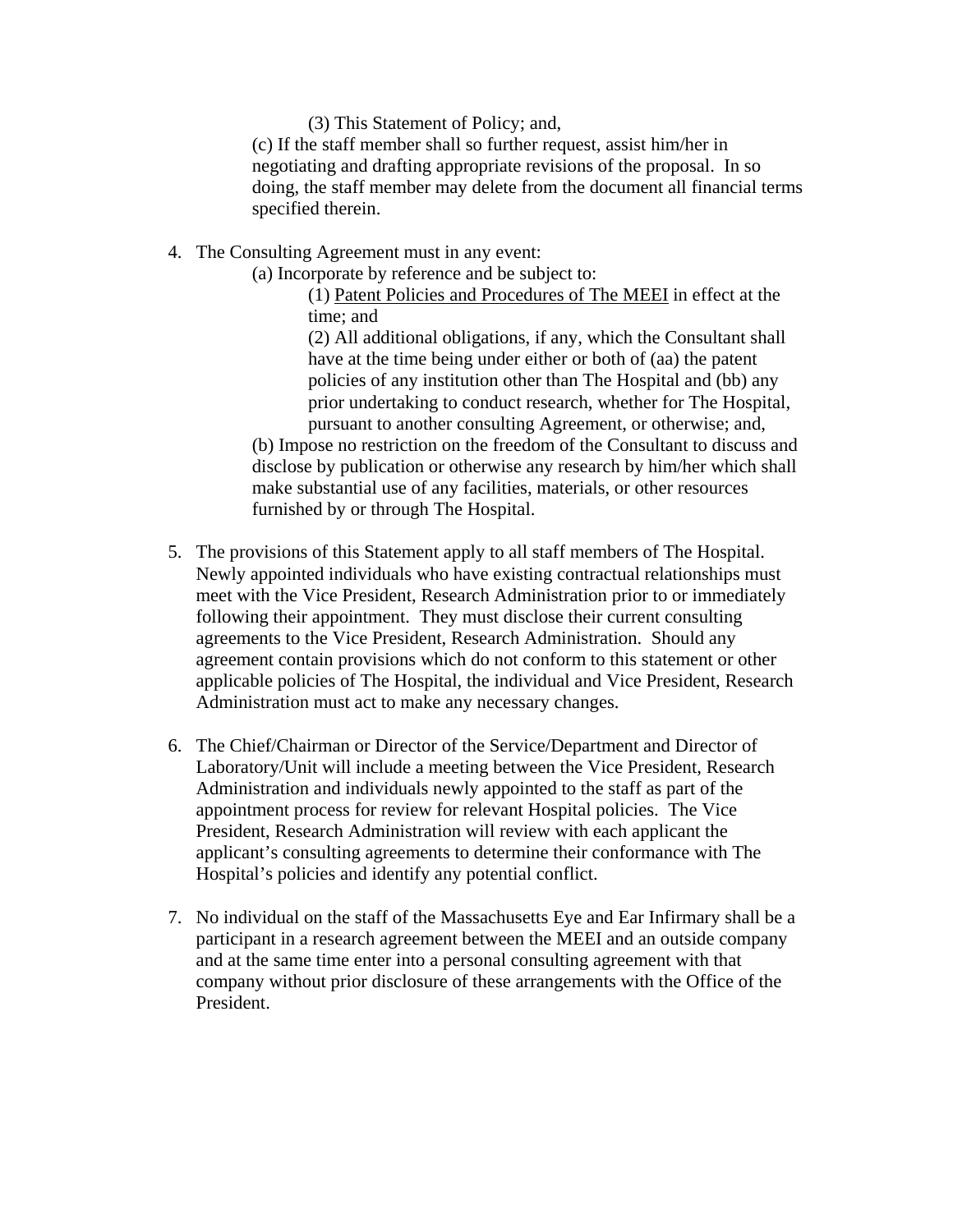## **Amendment to Massachusetts Eye and Ear Infirmary Statement of Policy on Consulting Agreements**

Amendment to Section on Review of Consulting Agreements that Raise Heightened Concern

- 8. Certain Consulting Agreements create heightened concern of interference with the primacy of the staff member's Hospital responsibilities.
	- (a) Factors that would create heightened concern include:
		- i. Any Consulting Agreement that contains substantial monetary or equity compensation. The Conflicts of Interest and Commitment Committee may from time to time determine the relevant compensation thresholds. At the time of adoption of this provision, the thresholds are cash compensation above \$30,000 per year or equity (including stock options) valued at more than \$30,000 or consisting of more than 1% of the equity in a company.
		- ii. Any Consulting Agreement that contains a fiduciary obligation to an outside entity.
		- iii. Any Consulting Agreement with investment-related entities.

This list of factors is not exclusive. There may be other unusual provisions or circumstances that may warrant the additional review provided for in this provision.

- (b) Before accepting a Consulting Agreement that raises heightened concern, every staff member must submit it for review and approval by his/her Department Chief. The Department Chief shall consult with the General Counsel. The Department Chief and/or the General Counsel may consult with the Conflicts of Interest and Commitment Committee as he/she/they deem(s) appropriate in the circumstances. The Consulting Agreements that raise heightened concern will be further reviewed by the Vice President of Research Administration.
- (c) In the event the staff member who desires to accept a Consulting Agreement that raises heightened concern is a Department Chief, he/she must submit it for review and approval by the President of the Hospital's parent company, Foundation of the Massachusetts Eye and Ear Infirmary, Inc. ("Foundation"). The Foundation President shall consult with the General Counsel, the Chair of the Foundation Board or his/his designee, and the Conflicts of Interest and Commitment Committee. The Consulting Agreements that raise heightened concern will be further reviewed by the Vice President of Research Administration.